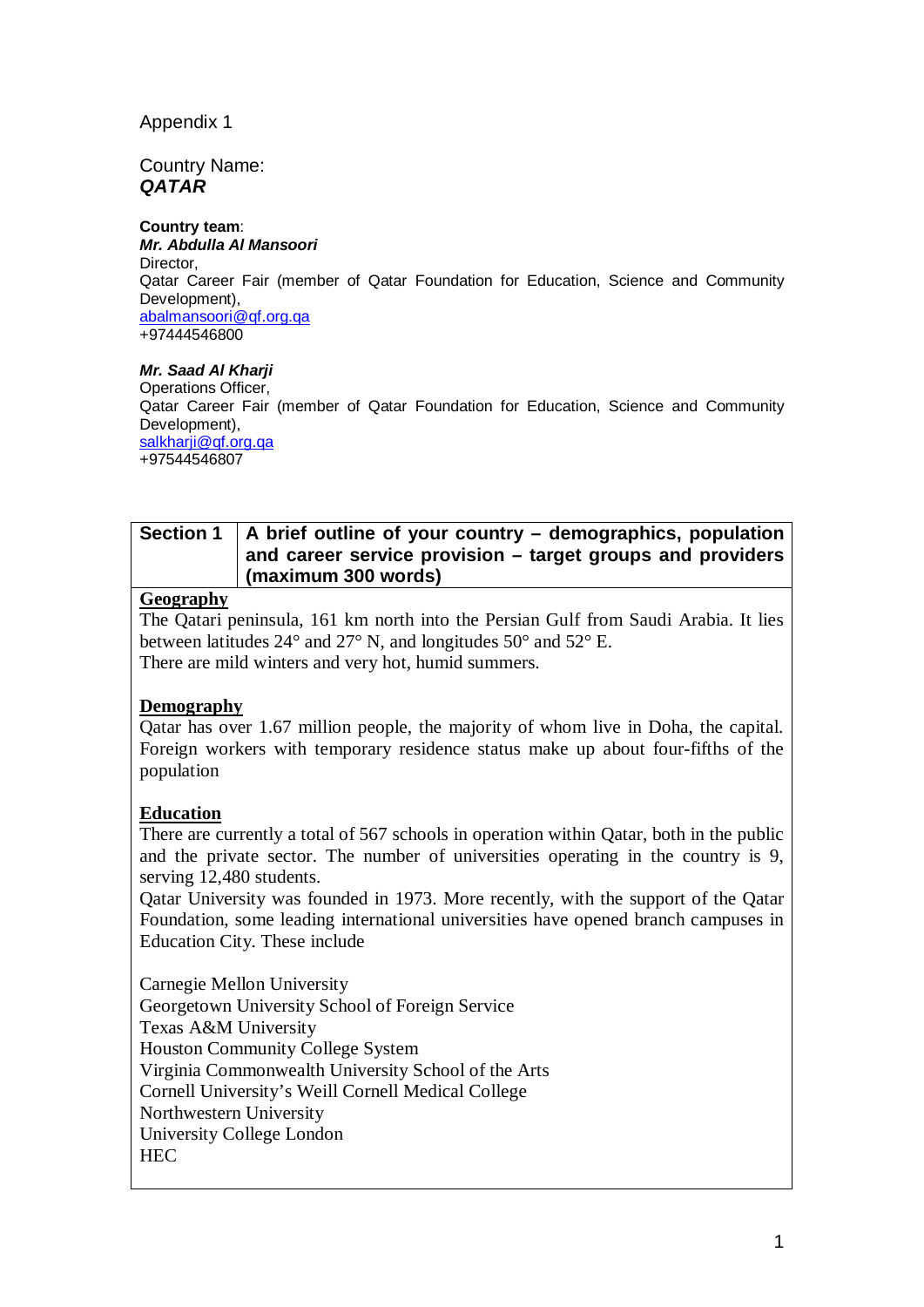#### **Main national career guidance services**

The National Manpower Development Department is concerned with planning the use of the national workforce and implementing these plans. It has put together a plan of training programmes and vocational rehabilitation programmes that address unemployed youth.

### **Supreme Education Council**

The Advising and Career Centre of the SEC focuses on providing comprehensive advising and career counselling services that will help students and graduates make educational and career choices based on their interests and abilities as well as the needs of the labour market.

### **Qatar Foundation**

**Academic Bridge Programme** provides services that offer students career guidance and counselling services.

**The Social Development Center** A non-profit, social and development organization, that offers guidance programs and career training programs. SDC is a member of QF, the Arab NGO Network, the World Family Organization, and the United Nations Economic and Social Council.

**Qatar Career Fair** Offers Qatari students education, recruitment, training opportunities & development in order to enhance their abilities and strengthen their skills enabling them to meet the challenges in national development.

Through effective participation in this fair, public and private institutions can provide the largest number of jobs to Qatari citizens, provide the right employment opportunities and meet the objectives of the Qatarization policy.

| <b>Section 2</b><br>Taking each of the four general symposium themes<br>(see below), describe the two greatest strengths and<br>two greatest weaknesses relating to each theme in<br>your country (maximum 100 words for each strength<br>and weakness; therefore maximum 400 words per<br>theme and maximum 1,600 words in this section). |                                                                                                                                                                               |
|--------------------------------------------------------------------------------------------------------------------------------------------------------------------------------------------------------------------------------------------------------------------------------------------------------------------------------------------|-------------------------------------------------------------------------------------------------------------------------------------------------------------------------------|
| Theme 1: Political, economic and social changes and the changing role<br>of career guidance and career guidance policies                                                                                                                                                                                                                   |                                                                                                                                                                               |
| Strength 1                                                                                                                                                                                                                                                                                                                                 | Weakness 1                                                                                                                                                                    |
|                                                                                                                                                                                                                                                                                                                                            | Fortunately, unlike other regions in the $\overline{A}$ lack of proper understanding with<br>world where much agonizing lobbying regards to the concept of "career", "career" |

and networking have to be performed in guidance and development industry" in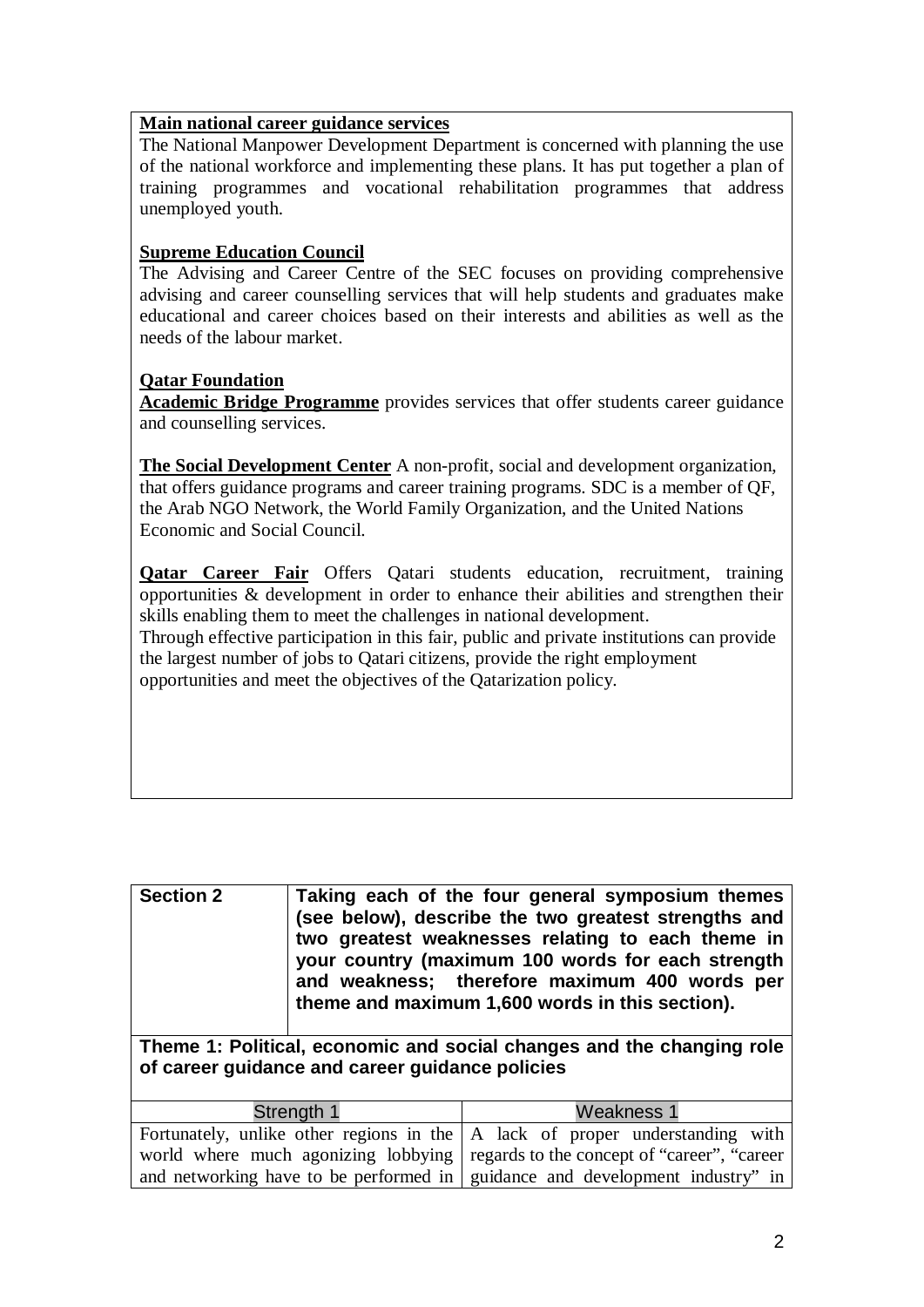| order to secure the support of different<br>governmental bodies pertaining to career<br>programs and initiatives, several career<br>projects and organizations in the GCC<br>enjoying easy-flowing<br>started<br>have<br>from<br>support<br>all<br>governmental<br>perspective, especially on a policy level<br>financial<br>well<br><b>as</b><br>one.<br>This<br><b>as</b><br>commitment<br>indicates<br>governmental<br>nothing<br>than<br>thorough<br>less<br>a<br>of<br>understanding<br>what<br>career<br>development truly means and how critical<br>it can be<br>in the<br>socio-economic<br>development of any nation. | general, characterizes the labor force and<br>the student force in the GCC region due<br>to many factors that comprise:<br>1.<br>The<br>socio-economic<br>nature/development of the region<br>2.<br>The educational system in the<br>region<br>It is erroneously believed that having a<br>simply<br>being<br>employed.<br>is<br>career<br>difference<br>fact,<br>the<br>Whereas<br>in<br>is<br>absolutely categorical; a career must be<br>viewed as a whole life-long<br>ever-<br>evolving professional experience that<br>encompasses many and various types of<br>"stages", but a job represents simply one |
|--------------------------------------------------------------------------------------------------------------------------------------------------------------------------------------------------------------------------------------------------------------------------------------------------------------------------------------------------------------------------------------------------------------------------------------------------------------------------------------------------------------------------------------------------------------------------------------------------------------------------------|-----------------------------------------------------------------------------------------------------------------------------------------------------------------------------------------------------------------------------------------------------------------------------------------------------------------------------------------------------------------------------------------------------------------------------------------------------------------------------------------------------------------------------------------------------------------------------------------------------------------|
| Strength <sub>2</sub>                                                                                                                                                                                                                                                                                                                                                                                                                                                                                                                                                                                                          | of these stages.<br><b>Weakness 2</b>                                                                                                                                                                                                                                                                                                                                                                                                                                                                                                                                                                           |
| Interestingly enough, the governments of                                                                                                                                                                                                                                                                                                                                                                                                                                                                                                                                                                                       | GCC<br>The<br>region is<br>normally                                                                                                                                                                                                                                                                                                                                                                                                                                                                                                                                                                             |
| the GCC countries are not the only ones                                                                                                                                                                                                                                                                                                                                                                                                                                                                                                                                                                                        | characterized by the scarcity of properly                                                                                                                                                                                                                                                                                                                                                                                                                                                                                                                                                                       |
| who realized the criticality of having a                                                                                                                                                                                                                                                                                                                                                                                                                                                                                                                                                                                       | trained career experts, whom without                                                                                                                                                                                                                                                                                                                                                                                                                                                                                                                                                                            |
| progressive career culture; many of the                                                                                                                                                                                                                                                                                                                                                                                                                                                                                                                                                                                        | and truly effective career<br>authentic                                                                                                                                                                                                                                                                                                                                                                                                                                                                                                                                                                         |
| civic as well as private organizations                                                                                                                                                                                                                                                                                                                                                                                                                                                                                                                                                                                         | development practices are not possible to                                                                                                                                                                                                                                                                                                                                                                                                                                                                                                                                                                       |
| have started contributing financially as                                                                                                                                                                                                                                                                                                                                                                                                                                                                                                                                                                                       | have.                                                                                                                                                                                                                                                                                                                                                                                                                                                                                                                                                                                                           |
| well as technically towards building this                                                                                                                                                                                                                                                                                                                                                                                                                                                                                                                                                                                      | Furthermore, even supplementing the few                                                                                                                                                                                                                                                                                                                                                                                                                                                                                                                                                                         |
| culture. Such contributions are evident in<br>the form of monetary donations, lectures,                                                                                                                                                                                                                                                                                                                                                                                                                                                                                                                                        | experts that exist currently with regional<br>or international capacities would not                                                                                                                                                                                                                                                                                                                                                                                                                                                                                                                             |
| seminars, conferences, symposia and                                                                                                                                                                                                                                                                                                                                                                                                                                                                                                                                                                                            | exactly serve the purpose, as those                                                                                                                                                                                                                                                                                                                                                                                                                                                                                                                                                                             |
| even legal/policy proposals presented to                                                                                                                                                                                                                                                                                                                                                                                                                                                                                                                                                                                       | generally carry foreign expertise and                                                                                                                                                                                                                                                                                                                                                                                                                                                                                                                                                                           |
| their governments and to diverse non-                                                                                                                                                                                                                                                                                                                                                                                                                                                                                                                                                                                          | knowledge that might not necessarily fit                                                                                                                                                                                                                                                                                                                                                                                                                                                                                                                                                                        |
| profit bodies.                                                                                                                                                                                                                                                                                                                                                                                                                                                                                                                                                                                                                 | Qatari<br>needs<br>and<br>the<br>the<br>local                                                                                                                                                                                                                                                                                                                                                                                                                                                                                                                                                                   |
|                                                                                                                                                                                                                                                                                                                                                                                                                                                                                                                                                                                                                                | particularities; localizing this expertise                                                                                                                                                                                                                                                                                                                                                                                                                                                                                                                                                                      |
|                                                                                                                                                                                                                                                                                                                                                                                                                                                                                                                                                                                                                                | and knowledge could even turn out to be                                                                                                                                                                                                                                                                                                                                                                                                                                                                                                                                                                         |
|                                                                                                                                                                                                                                                                                                                                                                                                                                                                                                                                                                                                                                | more costly and burdening than training                                                                                                                                                                                                                                                                                                                                                                                                                                                                                                                                                                         |
|                                                                                                                                                                                                                                                                                                                                                                                                                                                                                                                                                                                                                                | local potential from the bottom-up.                                                                                                                                                                                                                                                                                                                                                                                                                                                                                                                                                                             |

# **Theme 2: Lifelong guidance policy as a part of integrated human resource development policies – challenges and opportunities**

| Strength 1                          | Weakness 1                               |
|-------------------------------------|------------------------------------------|
| Access to information on education, | No system has yet been developed for the |
| training and career opportunities   | guidance of trainees.                    |
|                                     | The weak link between education          |
|                                     | and industry is further demonstrated by  |
|                                     | the lack of available labour market      |
|                                     |                                          |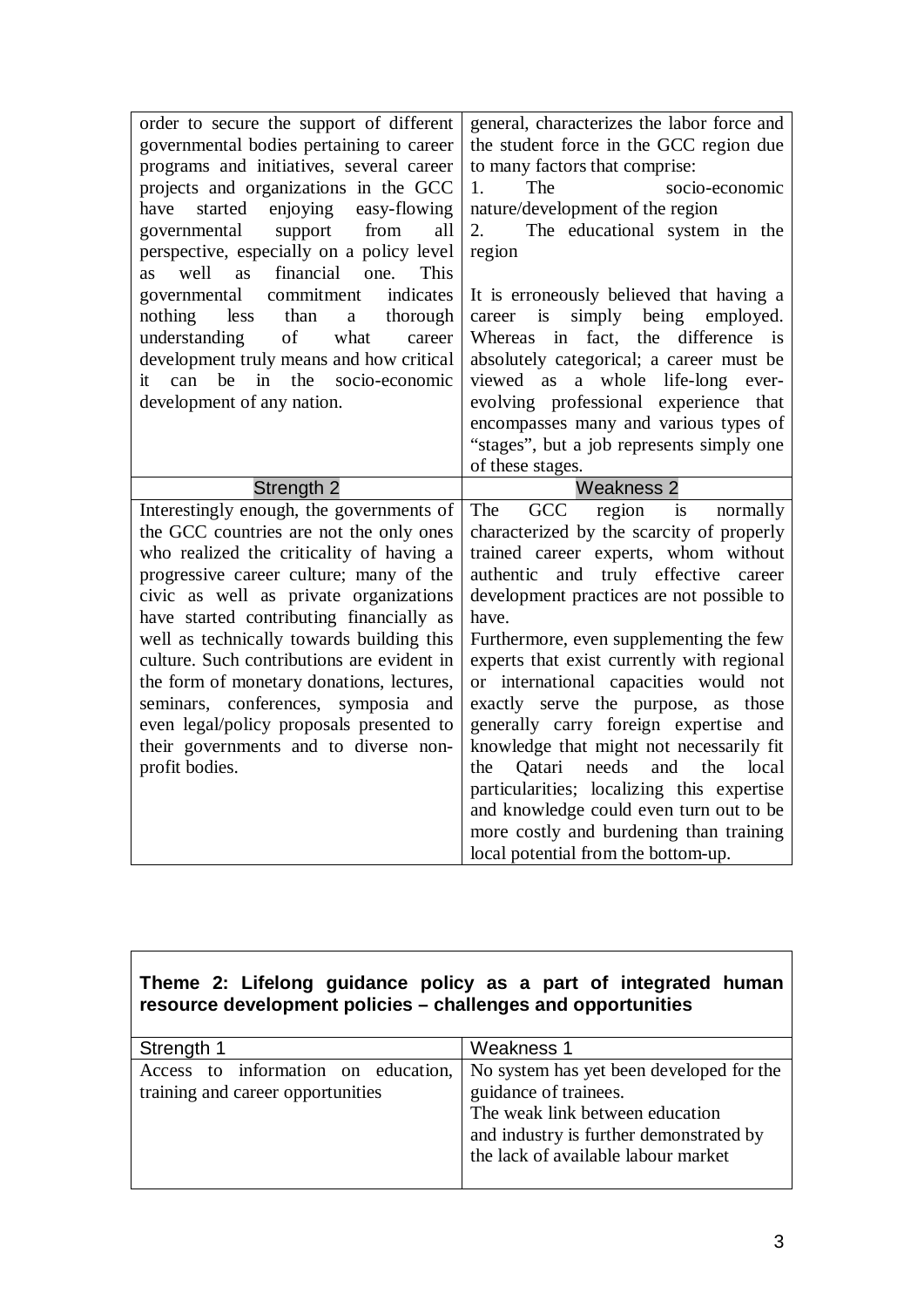| Strength 2                                                                                                  | Weakness 2                                                                                                    |
|-------------------------------------------------------------------------------------------------------------|---------------------------------------------------------------------------------------------------------------|
| Assessment to help identify an individual There is no organised way of establishing<br>skills and aptitudes | where graduates of the Department go<br>and how they fare in the workplace when<br>they eventually find jobs. |

| Theme 3: The changing world and the changing role of career guidance<br>- skills and competencies for lifelong guidance practitioners |                                                       |  |
|---------------------------------------------------------------------------------------------------------------------------------------|-------------------------------------------------------|--|
| Strength 1                                                                                                                            | <b>Weakness 1</b>                                     |  |
| of<br>practice<br>Knowledge<br>and<br>educational<br>vocational.<br>and<br>personal guidance                                          | Absence of Labour<br>market<br>education and training |  |
| Strength 2                                                                                                                            | Weakness 2                                            |  |
| Counseling                                                                                                                            | Absence of information<br>and<br>resource management  |  |

| Section $3 \mid$ Looking at the themes, prioritise them according to the most<br>important ones for your country team to explore further and<br>learn about at the symposium.<br>$(1 = most important - 4 = least important)$ |  |
|-------------------------------------------------------------------------------------------------------------------------------------------------------------------------------------------------------------------------------|--|
| Priority<br>career guidance and career $2$                                                                                                                                                                                    |  |
| Lifelong guidance policy as a part   Priority<br>development policies - challenges<br>$\blacksquare$ 1                                                                                                                        |  |
| The changing world and the<br>Priority<br>$-$ skills and competencies for $3$                                                                                                                                                 |  |
| Political, economic and social                                                                                                                                                                                                |  |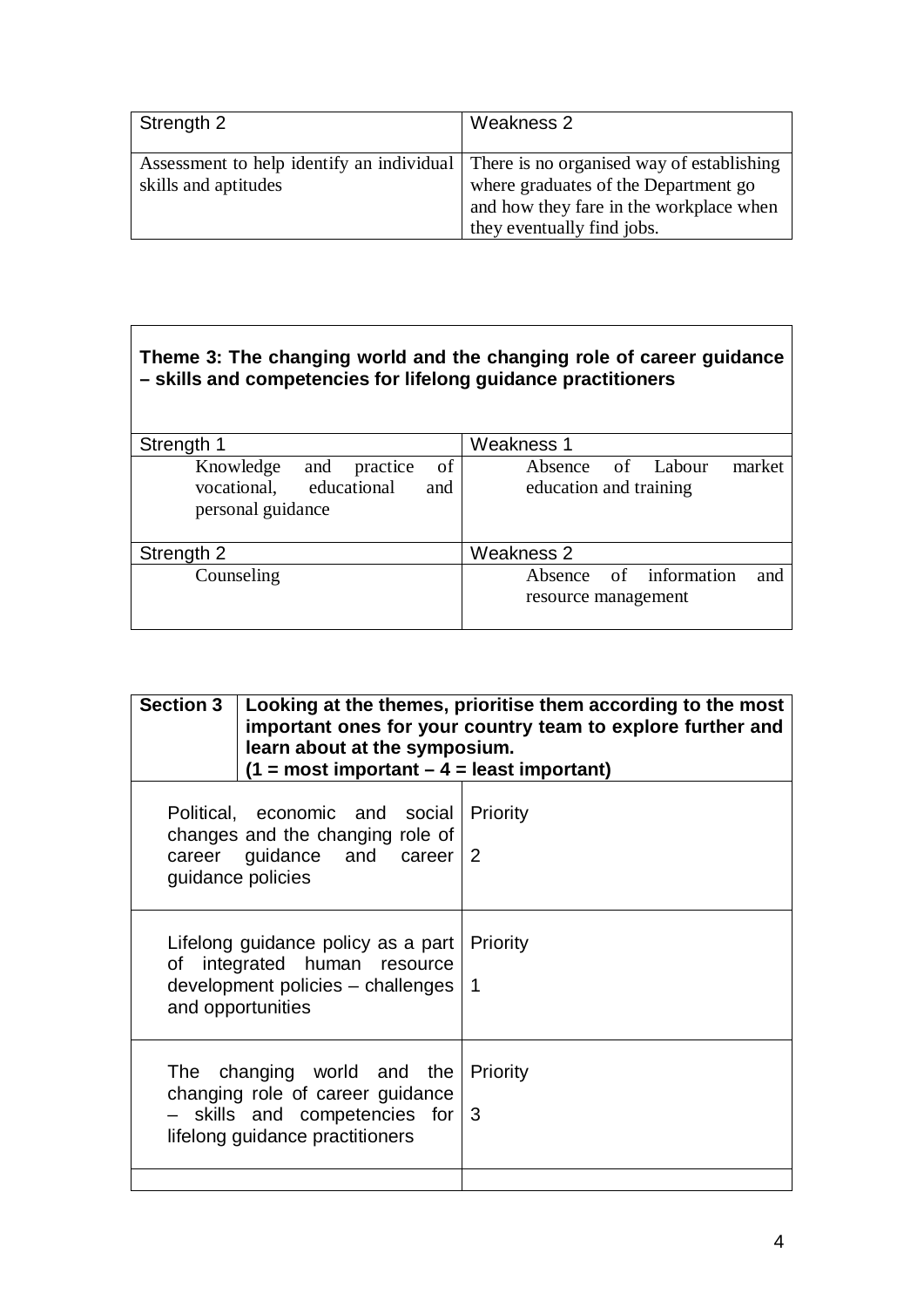| Evidence-based          | practice; Priority |  |
|-------------------------|--------------------|--|
| evidence-based policies |                    |  |
|                         |                    |  |
|                         |                    |  |

**Section 4 Thinking about the themes, describe up to three high-level key public policy and/or practice initiatives currently being advanced or considered in your country (write no more than 100 words on each). If it is possible, please say to which of the themes each initiative is most closely linked.** 

High-level key public policy/practice initiative 1

As part of its "2030 National Vision", Qatar has pined down "Human Development", and subsequently/indirectly Career Development, as one of the four pillars the country will rely on to shift from a carbon based economy to a knowledge-based economy.

As a continuation of the above mentioned vision, Qatar has developed a multi-phase National Development/Human Capital strategy whose first phase (2011-2016) is already underway.

Linked most closely to Theme # 1 (Priority level 2) and Them # 2 (Priority level 1)

High-level key public policy/practice initiative 2

Along side the public and governmental effort to further the Career Development discipline in Qatar, it is worth outlining that many private and semi-private sector initiatives/projects have been implemented to support and help materialize the aforementioned national vision and strategy; Qatar Career Fair, member of Qatar Foundation, is a very good example of these programs.

Linked most closely to Theme # 3 (Priority level 3) and Them # 4 (Priority level 4)